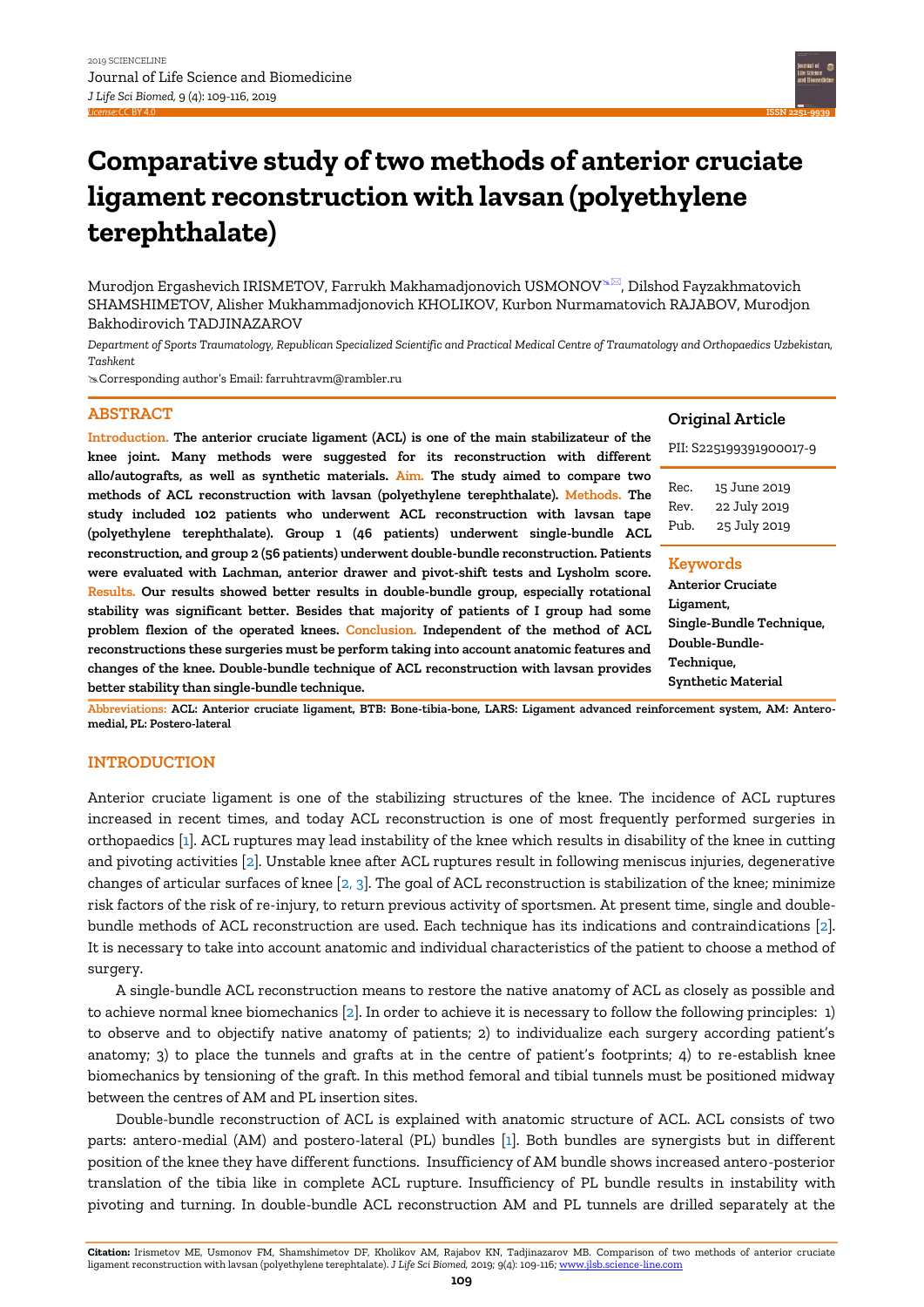native femoral and tibial sites. In both methods femoral tunnels can be drilled with using a transtibial or medial portal technique  $[1, 2]$  $[1, 2]$ . Double-bundle reconstruction of ACL introduced to achieve better stability, particularly more stability for rotator loads [\[4, 5](#page-7-0)]. Some studies demonstrated that inability of single bundle reconstruction to restore intact knee rotational stabilit[y \[1\].](#page-7-0) But there are studies that don't show differences between a singlebundle and double-bundle technique, when placed anatomically and customized to the patient's anatomy [[6-9](#page-7-0)].

Despite at present time ACL reconstruction with auto- and allografts is popular, synthetic artificial ligaments are still used [\[3\].](#page-7-0) One of them is polyethylene terephthalate (lavsan), there are many reports about ACL reconstruction with this artificial ligament. Lavsan is a non-absorable synthetic material containing polyethylene terephthalate fibres [\[10\]](#page-7-0). The use of artificial ligaments based on lack of donor comorbidity, reduced operation time, abundant supply and enough strength and early loading of the operated extremity that result in shortening of rehabilitation period [\[3, 11-13\]. Parchi et al. \[14\]](#page-7-0) proposed the use of a synthetic graft for the ACL reconstruction to all patients older than 30 years with a symptomatic isolated ACL injury in order a quick return to their previous sport activity level as a possible alternative to the autograft. [Pan et al.](#page-7-0) [15] reported about the similar results obtained at midterm follow-up in groups between bone –patellar-bone (BTB) and LARS groups. Huang e[t al. \[13\]](#page-7-0) concluded that the LARS® artificial ligament has excellent biomechanical properties in comparing with autologous and allogenic tendons that means LARS artificial ligament can be widely used for ACL reconstruction. Therefore, the aim of study was to compare two methods of ACL reconstruction with lavsan (polyethylene terephthalate).

# **MATERIAL AND METHODS**

Our study was included 102 patients with ACL rupture who underwent ACL reconstruction with synthetic material (lavsan tape). Assessment was made with Lachman, anterior drawer and pivot-shift tests and Lysholm knee scoring scale. First group included 46 patients (42 male, 4 female) who underwent single-bundle (SB) technique. Lachman test was positive in all patients of this group: 3-5 mm (n=32), 6-10 mm (n=14). Anterior drawer test was negative in 4 patients, positive 3-5 mm (n=32), 6-10 mm (n=10). Pivot shift was negative in 18 patients, positive 1+ (n=20), positive 2+ (n=8). A mean Lysholm score on this scale ranged was 57 to 72 points (mean 64 points). Second group included 56 patients (49 male and 7 female), who underwent ACL reconstruction with double-bundle (DB) technique. Lachman test was positive in all patients of this group: 3-5 mm (n=42), 6-10 mm (n=16). Anterior drawer test was negative in 8 patients, positive 3-5 mm (n=41), 6-10 mm (n=7). Pivot shift test was negative in 8 patients, positive 1+ (n=35), positive 2+ (n=13). A mean score on Lysholm scale ranged from 55 to 74 points (mean 62 points).

The aim was to compare results of both techniques of ACL reconstruction that are made under spinal anesthesia in supine position of patient. Surgeries were performed by different doctors of the same department who were masters of arthroscopic surgery. An arthroscope is inserted inside of the knee with using routine anterolateral and anteromedial portals. First all knee structures is inspected carefully, including meniscus, articular cartilage, synovial membrane. In case of meniscus tear the torn part of meniscus is resected. Then ACL reconstruction is performed using single- or double-bundle technique depending on patient's conditions, anatomy and individual parameters.

#### **Single-bundle technique of ACL reconstruction with lavsan tape**

After arthroscopically revealing ACL rupture the knee is flexed to  $110^{\circ}$  and a femoral tunnel is drilled at centre of insertion site of ACL using an anteromedial portal technique. First it is drilled with guide pin, then with drill diameter of 4 mm along the whole lateral condyle of the femur.

After that knee flexed under 90 $^{\rm o}$  and the tip of the conductor is put to the insertion site of the centre of ACL. A conductor is placed on 45-50 $^{\circ}$  to the articular surface of plateau of the tibia, approximately 3.5-4 cm medially from the tibial tuberosity. On this area an incision of 1.5 cm length is made. First it is drilled with a guide pin from this incision inside of the knee, and then the tunnel is drilled with a drill of 4 mm diameter. After drilling tunnels, first end of the lavsan tape of 5 mm width is passed first to the tibial and femoral tunnels respectively. The end of the lavsan tape is pulled out outside of lateral condyle of the femur, length of pulled out tape must be minimum 5 cm of length. Then 2 cm incision is made of medial condyle area, just near the insertion site of the medial collateral ligament to the femur. A surgical clamp is inserted from this incision between joint capsule and fascia, and directed distally, that is to the 1.5 mm sized incision on the anteromedial part of proximal tibia. Then the second end of the lavsan tape is fixed with a surgical clamp and pulled out from the incision on medial condyle of the femur.

**Citation:** Irismetov ME, Usmonov FM, Shamshimetov DF, Kholikov AM, Rajabov KN, Tadjinazarov MB. Comparison of two methods of anterior cruciate ligament reconstruction with lavsan (polyethylene terephtalate). *J Life Sci Biomed,* 2019; 9(4): 109-116[; www.jlsb.science-line.com](http://www.jlsb.science-line.com/)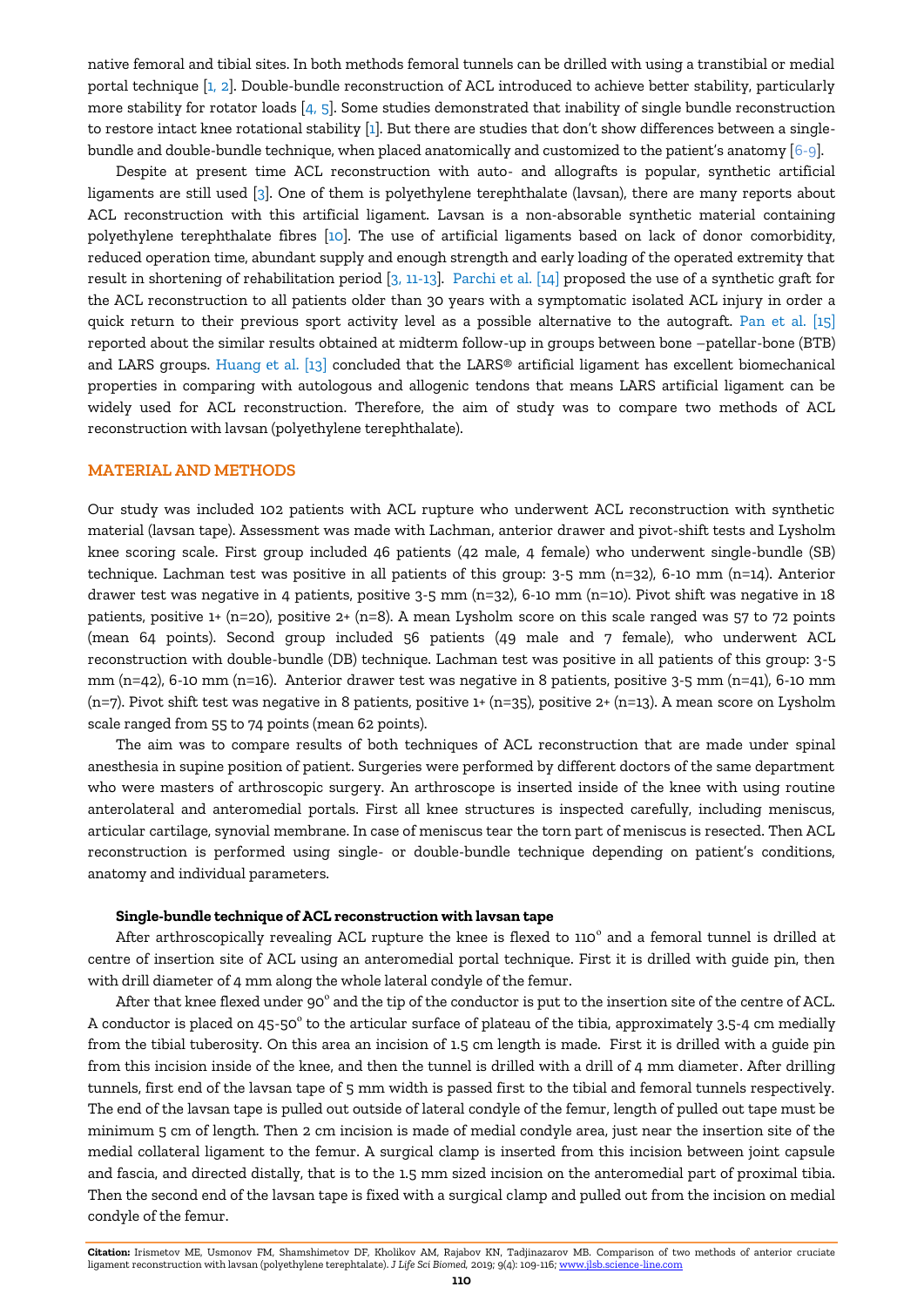#### *Drilling of transversal tunnel in the femur*

Then it is drilled a transversal tunnel with a guide wire from the medial condyle to the lateral condyle of the femur. After that it is drilled with 4 mm drill of diameter. Second end of the lavsan is passed from the transversal tunnel (from medial the condyle to the lateral condyle) and pulled out on the lateral femoral condyle area. Length of the free end of the lavsan tape must have 5 cm from a skin. The scheme of surgery is prescribed on figure 1.

After pulling out of both ends of lavsan tape, 3 cm sized incision is made above on lateral femoral condyle between both ends of the lavsan tape. Both ends are pulled out from this incision, soft tissues separated till the bone tissues and are tied into a knot (Figure 2). The extra ends of the lavsan tape above the knot are cut. Drainage of wounds is made, sutures is put. Aseptic bandages. MRI is made after surgery (Figures 3 and 4).



**Figure 1.** The scheme of single bundle ACL reconstruction with lavsan tape.



**Figure 2.** A) Pulling out of both ends of the lavsan tape from the same incision; B) Knotting of both ends of lavsan tapes.



**Figure 3.** MRI of patient after surgery. A) tibial tunnel on the right tibia;B) femoral tunnel of the left femur;C) transversal tunnel of femur of left femur.

**Citation:** Irismetov ME, Usmonov FM, Shamshimetov DF, Kholikov AM, Rajabov KN, Tadjinazarov MB. Comparison of two methods of anterior cruciate ligament reconstruction with lavsan (polyethylene terephtalate). *J Life Sci Biomed,* 2019; 9(4): 109-116[; www.jlsb.science-line.com](http://www.jlsb.science-line.com/)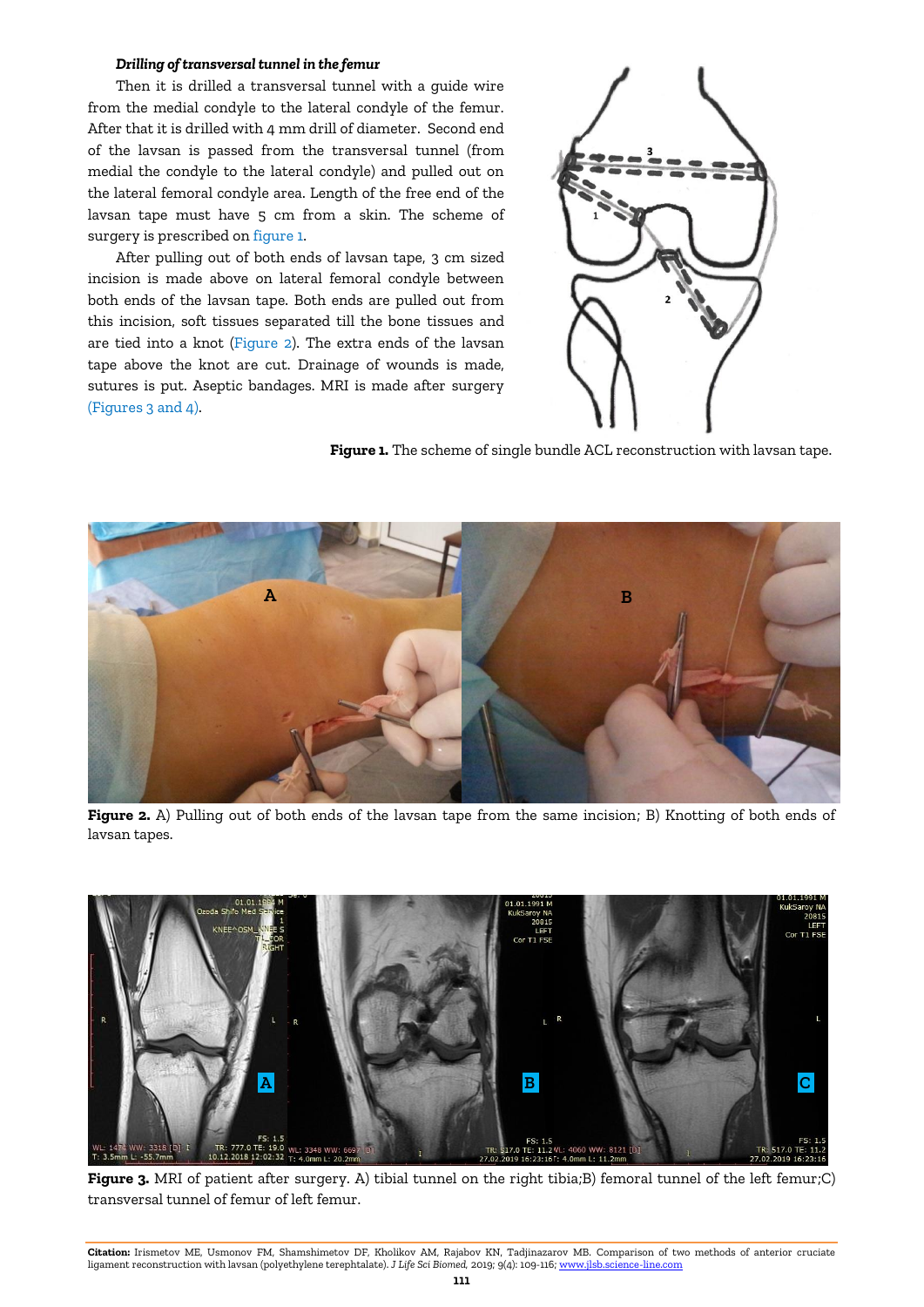

**Figure 4.** MRI of patient in 18 month after singlebundle ACL reconstruction technique. It is seen a ligamentization of the lavsan tape (yellow arrow) and a hole of the transversal tunnel in the femur (white arrow).



**Figure 5.** Arthroscopic view of drilled femoral tunnels. AM: anteromedial tunnel, PM: posterolateral tunnel.

#### **Double-bundle technique of ACL reconstruction with lavsan tape**

The same arthroscopic portals are used for double-bundle technique. After arthroscopically revealing of ACL rupture the knee is flexed to 110 $^{\rm o}$  and two femoral tunnels is drilled at insertion sites of both bundles of ACL. First tunnel is drilled at insertion site of PL (posterolateral) bundle of ACL. It is drilled with guide pin first, then with drill diameter of 4 mm along the whole lateral condyle of the femur. In order to make the second tunnel a drill bit put to the insertion site of AM (anteromedial) bundle and it is drilled with guide pin first, then with drill diameter of 4 mm along the whole lateral condyle of the femur (Figure 5). After that knee flexed under 90° and the tip of the conductor is put to the insertion site of PL bunble of ACL at tibia. Conductor is placed on 45-50 $^{\rm o}$  to the articular surface of plateau of the tibia, approximately 3.0-4 cm medially from the tibial tuberosity. It is drilled with guide pin first, then with drill diameter of 4 mm from outside to inside (tunnel 3). Then the tip of the conductor is put to the insertion site of AM bunble of ACL at tibia. The conductor is placed on 60-65 $^{\circ}$  to the articular surface of plateau of the tibia, approximately 1.5-2 cm medially from the tibial tuberosity. It is drilled with guide pin first, then with drill diameter of 4 mm from outside to inside (tunnel 4). After drilling tunnels, one end of the lavsan tape of 5 mm width is inserted first to the tunnel 3 (PL tunnel of tibia), then tunnel 1 1-tunnel (PL tunnel of femur) respectively. End of the lavsan tape is pulled out outside with minimum 5 cm length on lateral condyle of femur. Second end of the lavsan tape is inserted first tunnel 4 and tunnel 2 respectively (AM tunnels of tibia and femur respectively), then this second end is pulled out on the lateral condyle of femur with minimum 5 cm length on lateral condyle of femur. After pulling out of lavsan tapes 3.0 cm sized incision is made above on lateral femoral condyle (the scheme of double-bundle-technique is prescribed on figure 6). Both ends of the lavsan tape are pulled out from this incision and tied into a knot (Figure 2). The extra ends of the lavsan tape above the knot are cut. Drainage of wounds is made, sutures is put. Aseptic bandages. With this way AM and PL bundles of ACL is created with a lavsan tape (Figure 7). MRI is done after surgery (Figure 8).



**Figure 6.** Scheme of double-bundle ACL reconstruction. 1) PL tunnel in the femur, 2) AMtunnel in the femur, 3) PL tunnel in the tibia, 4) AM tunnel in the tibia.



Figure 7. Arthroscopic view after double-bundle ACL reconstruction with lavsan tape. AM: anteromedial bundle, PL: posterolateral bundle.

**Citation:** Irismetov ME, Usmonov FM, Shamshimetov DF, Kholikov AM, Rajabov KN, Tadjinazarov MB. Comparison of two methods of anterior cruciate ligament reconstruction with lavsan (polyethylene terephtalate). *J Life Sci Biomed,* 2019; 9(4): 109-116[; www.jlsb.science-line.com](http://www.jlsb.science-line.com/)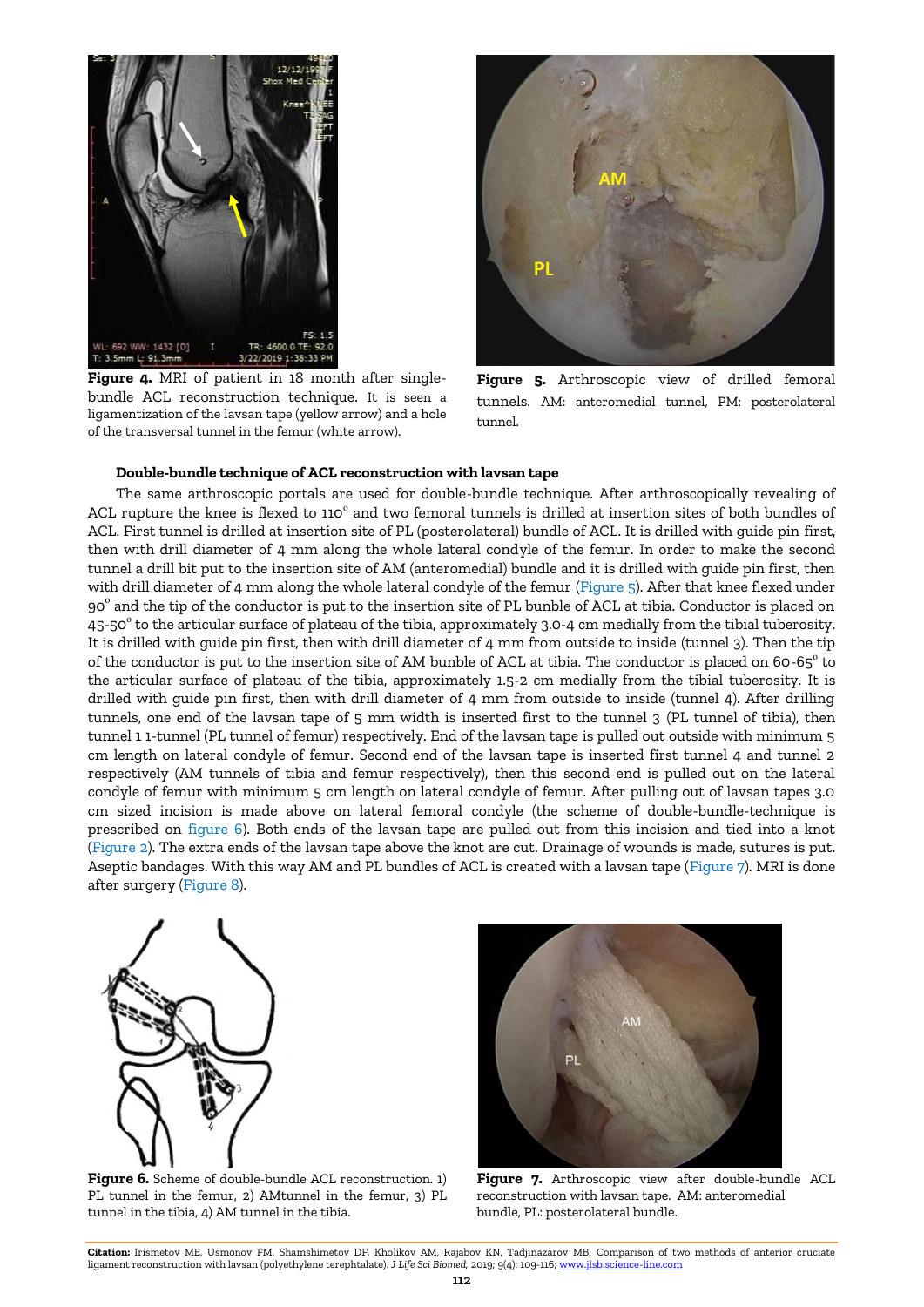

**Figure 8.** MRI of patient with double-bundle technique in 1 year after surgery. A) drilled femoral tunnels (yellow arrows). B, C). Ligamentization of lavsan tape is seen (white arrow).

Postoperative treatment is done by a standard management of ACL reconstructed patients. Plaster cast was put to the operated extremity for 10-12 days period. In order to prevent hemarthrosis and swelling ice packs were put regularly 10-15 minutes per hour to operated knees up to 10-12 days. From the next day of surgery isometric exercises of the knee were recommended to prevent hypotrophy of muscles. Medications (antibiotics, anticoagulants, anti-inflammation remedies and etc.) are recommended following standards of treatment. Walking was permitted from the next day of surgery with crutches till 4 weeks. In 10-12 days plaster cast is removed and passive range of motions in the knee (flexion, extension) are recommended. Strengthening exercises of quadriceps muscle are recommended step by step. Return to sport is recommended from 6-9 month after surgery, depending on condition of patients.

#### **Ethical approval**

The review board and ethics committee of Republican Specialized Scientific and Practical Medical Centre of Traumatology and Orthopaedics Uzbekistan approved the study protocol and informed consents were taken from all the participants.

## **RESULTS**

All patients were followed up at 14-18 month period. At follow up period all patients of both group felt the state of their knees to become better. No major complications occurred as well as venous thrombosis, pulmonary embolism, intra-articular infection in both groups. Lachman, anterior drawer and pivot-shift tests were checked at follow up and patients accessed with Lysholm score. Concerning results of antero-posterior stability results were better in group 2. Lysholm score was higher in group 2 in compared to group 1. Concerning of pivot shift test better results achieved in group 2.

**Group 1**. Lachman test was negative in 39 patients, slightly positive up to 3 mm in 7 patients. Anterior drawer test was negative in 42 patients and slightly positive up to 3 mm in 4 patients. Pivot-shift test was negative in 39 patients, slightly positive 1+ in 7 patients. A mean Lysholm score was grown up to 82 (ranged between 74 to 92).

**Group 2**. Lachman test was negative in 50 patients, slightly positive up to 3 mm in 6 patients. Anterior drawer test was negative in 53 patients and slightly positive up to 3 mm in 3 patients. Pivot-shift test was negative in all 56 patients. A mean Lysholm score was grown up to 90 (ranged between 86 to 94).

Patients with of 1-group had difficulty with increasing of motions of the knee. 7 patients of the 1-group had knee flexion deficit approximately 15-20 $^{\circ}$ , while 2 patient of 2-group had knee flexion deficit who has osteoarthritic changes (Figure 9). Synovitis occurred in 6 patients (3 patients from group 1, 3 patients from group 2) till 2-3 months period after surgery. Synovitis was successfully treated with anti-inflammation remedies, ice packs, antibiotics, and intra-articular glucocorticosteroids.

**Citation:** Irismetov ME, Usmonov FM, Shamshimetov DF, Kholikov AM, Rajabov KN, Tadjinazarov MB. Comparison of two methods of anterior cruciate ligament reconstruction with lavsan (polyethylene terephtalate). *J Life Sci Biomed,* 2019; 9(4): 109-116[; www.jlsb.science-line.com](http://www.jlsb.science-line.com/)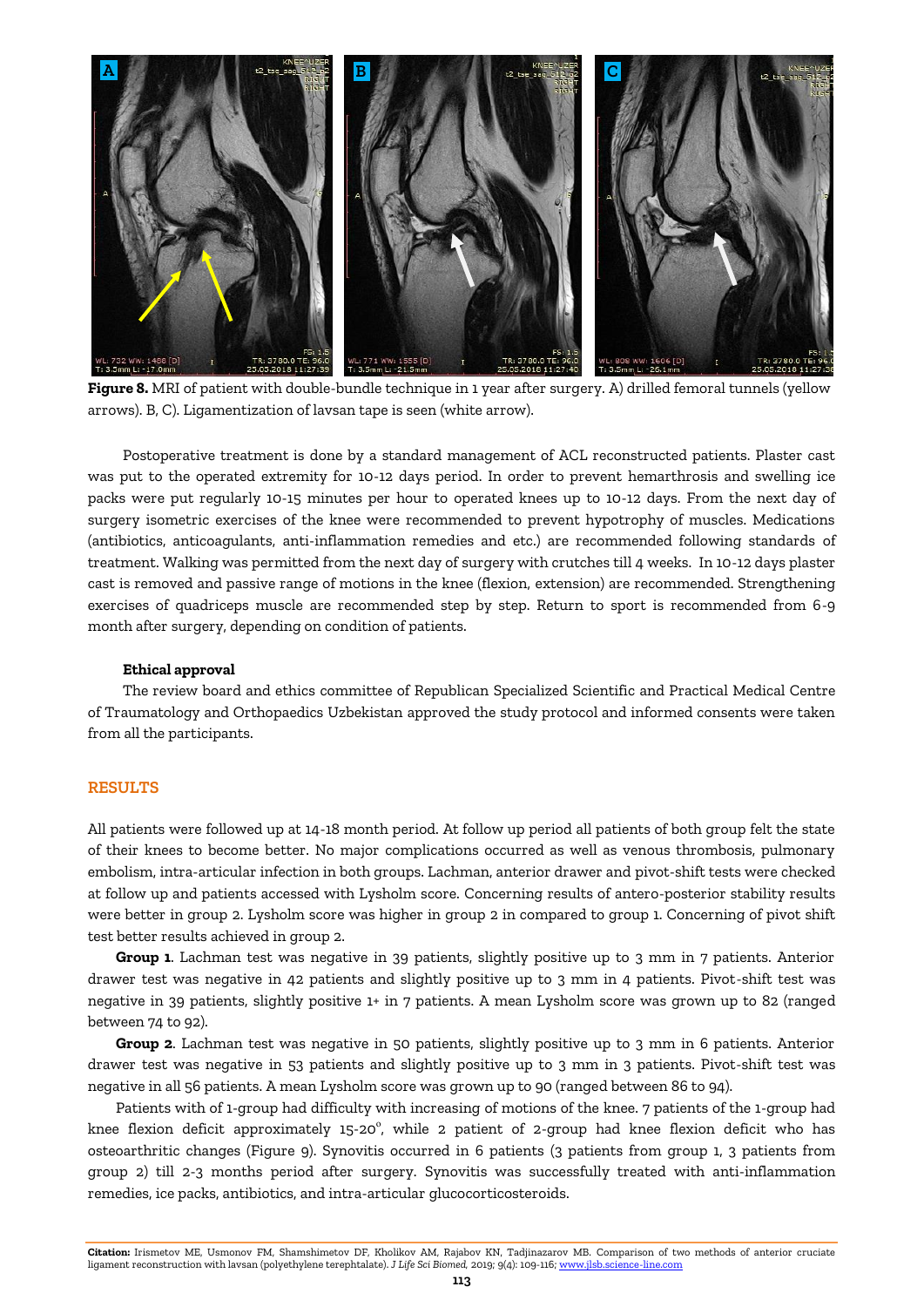| Lachman test                                                              | <b>Anterior draw</b> |
|---------------------------------------------------------------------------|----------------------|
| <b>Table 1.</b> Results of treatment of ACL reconstruction of both groups |                      |

| Groups             |                          | Lachman test             |               |                          | Anterior drawer test |               |                          | Pivot shift test |                          |                          |
|--------------------|--------------------------|--------------------------|---------------|--------------------------|----------------------|---------------|--------------------------|------------------|--------------------------|--------------------------|
|                    |                          | Negative                 | $3 - 5$<br>mm | $6 - 10$<br>mm           | Negative             | $3 - 5$<br>mm | $6 - 10$<br>mm           | Negative         | $^{+}$                   | $^{++}$                  |
| Group 1            | Preop:<br>Before surgery | $\overline{\phantom{a}}$ | 32            | 14                       | 4                    | 32            | 10                       | 18               | 20                       | 8                        |
|                    | Postop:<br>After surgery | 39                       | 7             | $\overline{\phantom{a}}$ | 42                   | 4             | $\overline{\phantom{a}}$ | 39               | 7                        | $\overline{\phantom{a}}$ |
| Group <sub>2</sub> | Preop:<br>Before surgery | $\overline{\phantom{a}}$ | 39            | 17                       | 8                    | 41            | 7                        | 8                | 35                       | 13                       |
|                    | Postop:<br>After surgery | 50                       | 6             | $\overline{\phantom{a}}$ | 53                   | 3             | $\overline{\phantom{a}}$ | 56               | $\overline{\phantom{a}}$ |                          |



**Figure 9.** Range of motions after surgery. A) Patient in 18 motnth after singe- boundle ACL reconstruction with lavsan. There is knee flexion deficit for 20 dg. B) Patient in 12 month after double- boundle lavsanoplasty. No restriction of range of motions.

# **DISCUSSION**

Many studies showed that results of ACL reconstruction with artificial ligaments were successful [3, 15-17]. [Krudwig \[12\]](#page-7-0) reported about good results in patients with their satisfaction and anteroposterior stability in patients with artificial Trevira-Hofest devices. [Lavoi et al.](#page-7-0) [18] reported about good clinical results with using LARS artificial ligament at 8-45 follow up in 47 patients. But there are many reports about complications of artificial ligament (tear, foreign-body reactions, synovitis, recurrent instability) [\[11, 19, 20-22\]. Gao et al. \[23\]](#page-7-0) reported about developed only one case of synovitis (from 159 patients) with overall complications rate 5,7% after ACL reconstruction with LARS in his a multicenter study in with 3- to 5-year follow up.

In our study we watched synovitis in a few patients, who were prescribed medications and ice packages, in severe synovitis we used puncture of the operated knee with administering glucocorticosteroids. Our patients of 1-group felt pain and difficulties during active flexion of operated knee, especially flexion after 90 dg. It is explained with a non-anatomical position of the second end of lavsan tape. Perhaps, direction of the second end of a lavsan tape carried from the medial part of proximal tibia and its transversal direction from the medial condyle to the lateral condyle bothered to achieve full range of motion of the knee.

**Citation:** Irismetov ME, Usmonov FM, Shamshimetov DF, Kholikov AM, Rajabov KN, Tadjinazarov MB. Comparison of two methods of anterior cruciate ligament reconstruction with lavsan (polyethylene terephtalate). *J Life Sci Biomed,* 2019; 9(4): 109-116[; www.jlsb.science-line.com](http://www.jlsb.science-line.com/)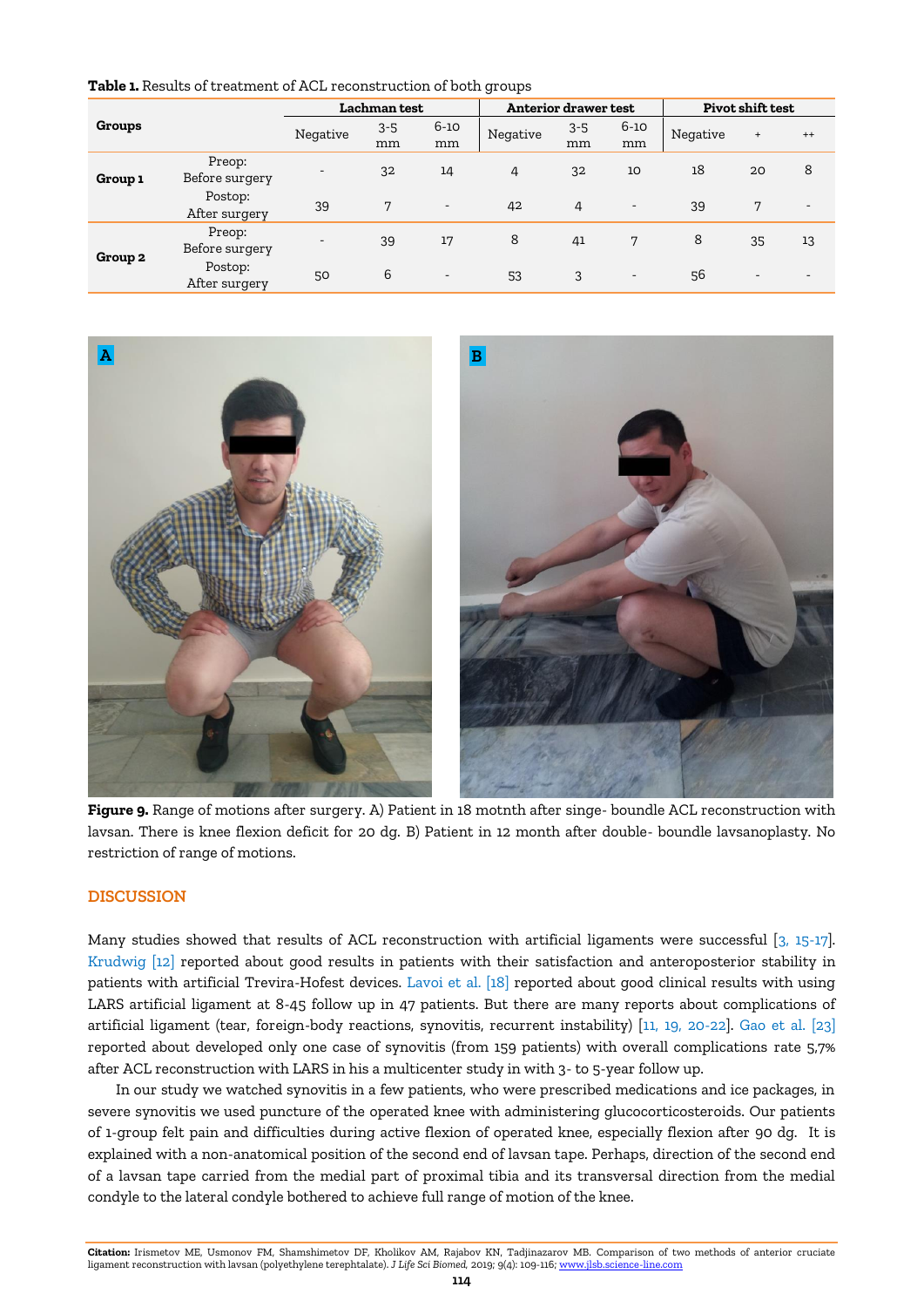Struewer et al. [17] [and Lee et al. \[24\]](#page-7-0) reported about synovial coverage of grafts during second look arthroscopy after ACL reconstruction with augmentation with an artificial ligament. Despite we did not perform second look arthroscopy we watched a ligamentization of artificial grafts in MRI made after at least a year after surgery in both methods.

It is necessary to take into account details, which depends also on human factor. There are two problems which affects the functional outcome of primary ACL reconstruction. First is a correct femoral and tibial tunnel placement. If drill the tunnel too anteriorly on the femoral condyle it may lead to reduced knee flexion and instability of the knee. If drill the tunnel too posteriorly on the lateral femoral condyle it may lead to reduced extension.

Second is a persisting instability after single-bundle ACL reconstruction [1]. ACL reconstruction focused only AM bundle reconstruction ignoring PL bundle leads to rotational instability. It is necessary to take attention that pivot-shift test is not objective but subjective assessment, it is done manually. The speed of the procedure, a magnitude of force applied to the knee and the abduction angle of the hip depends on examiner [25]. Several studies showed that there are not significant differences of results between single-and doublebundle technique when the graft placed anatomically [7, 8].

# **CONCLUSION**

Our study showed that double-bundle reconstruction of ACL with lavsan provided better results than singlebundle technique. It was seen especially in rotational stability. Besides that there were not problems of doublebundle group with restricting of range of motions of operated knee. In choose ACL reconstruction technique it is necessary to take into account anatomic features and changes of the knee. Thus, on method of ACL reconstruction: single-bundle or double-bundle technique, surgery should be performed according an anatomic double-bundle structure of ACL.

## **DECLARATIONS**

#### **Acknowledgements**

This work was supported by, Republican Specialized Scientific and Practical Medical Centre of Traumatology and Orthopaedics Uzbekistan, Tashkent, Uzbekistan

# **Authors' Contributions**

All authors contributed equally to this work.

# **Competing interests**

The authors declare that they have no competing interests.

#### **REFERENCES**

- 1. Zhu W, Lu W, Han Y, Hui S, Ou Y, Peng L, Fen W, Wang D, Zhang L, Zeng Y. Application of a computerised navigation technique to assist arthroscopic anterior cruciate ligament reconstruction. International Orthopaedics. 2013 Feb 1;37(2):233-8. [Google Scholar](https://scholar.google.com/scholar?hl=en&as_sdt=0%2C5&q=1.%09Zhu+W.%2C+Lu+W.%2C+Han+Y.%2C+Hui+Sh.%2C+Ou+Y.%2C+Peng+L.%2C+Fen+W.%2C+Wang+D.%2C++Zhang+L.%2C+Zheng+Y.+2013.+Application+of+a+computerized+navigation+technique+to+assists+arthroscopic+anterior+cruciate+ligament+reconstruction.+International+Orthopaedics.+37%282%29%3A232-238.+&btnG=) [; https://doi.org/10.1007/s00264-012-1764-6](https://doi.org/10.1007/s00264-012-1764-6)
- 2. Muller B, Hofbauer M, Wongcharoenwatana J, Fu FH. Indications and contraindications for double-bundle ACL reconstruction. International Orthopaedics. 2013 Feb 1;37(2):239-46. [Google Scholar](https://scholar.google.com/scholar?hl=en&as_sdt=0%2C5&q=2.%09Muller+B.%2C+Hofbauer+M.%2C+Wongcharoenwatana+J.%2C+Fu+F.H.+2013.+Indications+and+contraindications+for+double-boundle+ACL+reconstruction.++International+Orthopaedics.+37%282%29%3A239-246.+&btnG=) ; [https://doi.org/10.1007/s00264-](https://doi.org/10.1007/s00264-012-1683-6) [012-1683-6](https://doi.org/10.1007/s00264-012-1683-6)
- 3. Machotka Z, Scarborough I, Duncan W, Kumar S, Perraton L. Anterior cruciate ligament repair with LARS (ligament advanced reinforcement system): a systematic review. BMC Sports Science, Medicine and Rehabilitation. 2010 Dec; 2(1):29. doi: 10.1186/1758-2555-2-29[. Google Scholar](https://scholar.google.com/scholar?hl=en&as_sdt=0%2C5&q=3.%09Machotka+S.%2C+Scarborough+I.%2C+Duncan+W.%2C+Kumar+S.%2C+Perraton+L.++2010.+Anterior+cruciate+ligament+repair+with+LARS+%28ligament+advanced+reinforcement+system%29%3A+a+systematic+review.+Sports+Med+Arthrosc+Rehabil+Ther+Technol.+2%2829%29+doi%3A+10.1186%2F1758-2555-2-29&btnG=) ; <https://doi.org/10.1186/1758-2555-2-29>
- 4. Siebold R, Dehler C, Ellert T. Prospective randomized comparison of double-bundle versus single-bundle anterior cruciate ligament reconstruction. Arthroscopy: The Journal of Arthroscopic & Related Surgery. 2008 Feb 1;24(2):137-45. [Google Scholar ;](https://scholar.google.com/scholar?hl=en&as_sdt=0%2C5&q=4.%09Siebold+R%2C+Dehler+C%2C+Ellert+T.+Prospective+randomized+comparison+of+double-bundle+versus+single-bundle+anterior+cruciate+ligament+reconstruction.+Arthroscopy%3A+The+Journal+of+Arthroscopic+%26+Related+Surgery.+2008+Feb+1%3B24%282%29%3A137-45&btnG=)<https://doi.org/10.1016/j.arthro.2007.11.013>
- 5. Zaffagnini S, Bruni D, Muccioli GM, Bonanzinga T, Lopomo N, Bignozzi S, Marcacci M. Single-bundle patellar tendon versus non-anatomical double-bundle hamstrings ACL reconstruction: a prospective randomized study at 8-year minimum follow-up. Knee Surgery, Sports Traumatology, Arthroscopy. 2011 Mar 1;19(3):390-7. 19:390-397. [Google](https://scholar.google.com/scholar?hl=en&as_sdt=0%2C5&q=4.%09Siebold+R.%2C+Dehler+C.%2C+Ellert+T.+2008.+Prospective+randomized+comparison+of+double-bundle+versus+single-bundle+anterior+cruciate+ligamentreconstruction.+Arthroscopy.+24%282%29%3A+137-145.+&btnG=)  [Scholar](https://scholar.google.com/scholar?hl=en&as_sdt=0%2C5&q=4.%09Siebold+R.%2C+Dehler+C.%2C+Ellert+T.+2008.+Prospective+randomized+comparison+of+double-bundle+versus+single-bundle+anterior+cruciate+ligamentreconstruction.+Arthroscopy.+24%282%29%3A+137-145.+&btnG=) [; https://doi.org/10.1007/s00167-010-1225-y](https://doi.org/10.1007/s00167-010-1225-y)

**Citation:** Irismetov ME, Usmonov FM, Shamshimetov DF, Kholikov AM, Rajabov KN, Tadjinazarov MB. Comparison of two methods of anterior cruciate ligament reconstruction with lavsan (polyethylene terephtalate). *J Life Sci Biomed,* 2019; 9(4): 109-116[; www.jlsb.science-line.com](http://www.jlsb.science-line.com/)